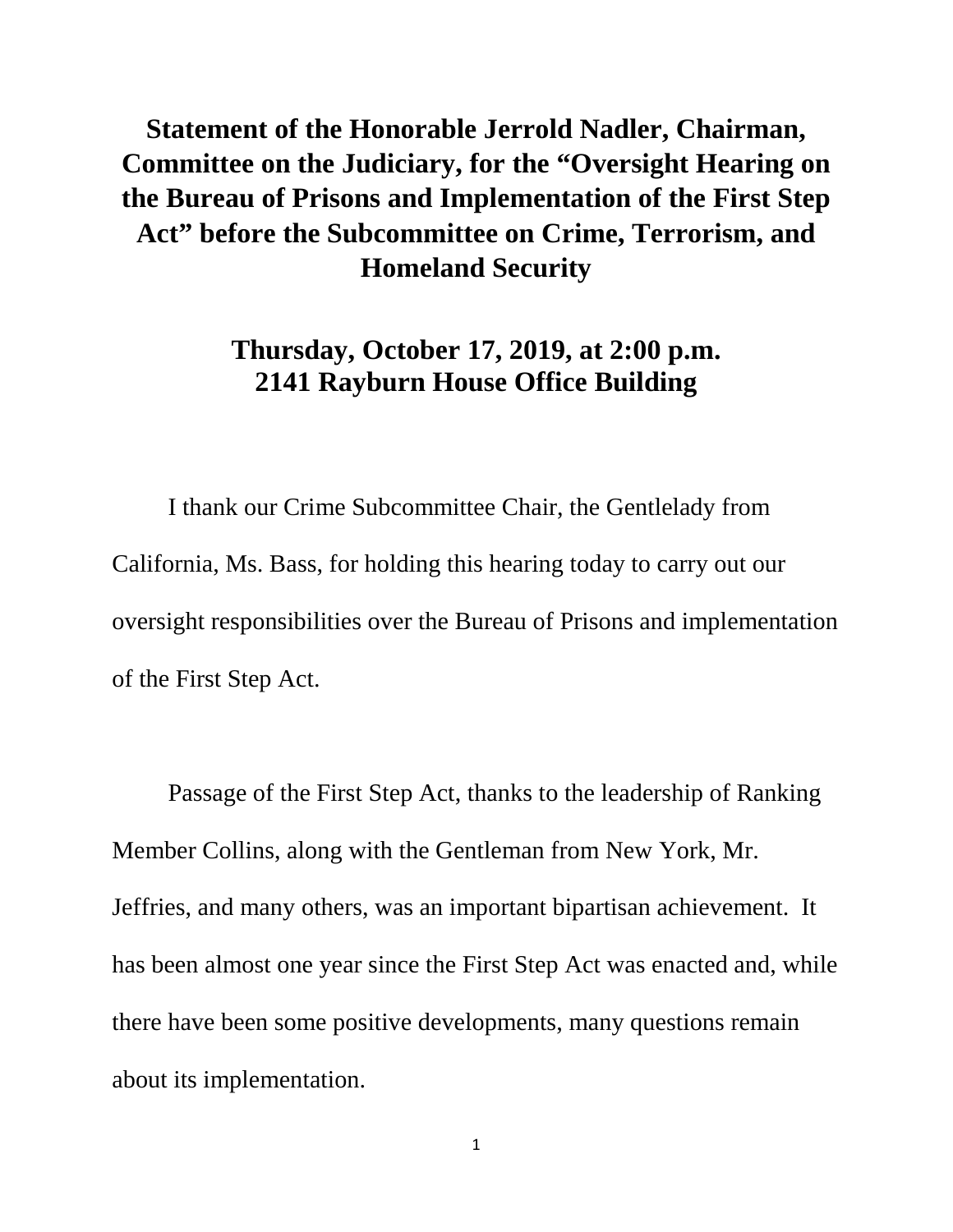We must ensure that any changes we put in place in the Bureau of Prisons, as a result of the First Step Act, are carried through in a transparent fashion and in a way that alleviates—not exacerbates—the disparities that already exist in the criminal justice system. I am concerned that the risk assessment tool established by the Department of Justice pursuant to the First Step Act fails this test. I, therefore, look forward to today's hearing and a full discussion of these issues.

I am especially glad that Dr. Kathleen Hawk Sawyer, Director of the Bureau of Prisons, is here because I remain concerned about an incident that took place earlier this year at the Metropolitan Detention Center (MDC) in Brooklyn—in my district. In late January and early February 2019, a severe cold wave caused by a weakened jet stream around the Arctic polar vortex hit Canada and the northeastern United States. The temperature in New York, on January 31<sup>st</sup>, reached 2 degrees Fahrenheit, with a windchill of negative 17 degrees.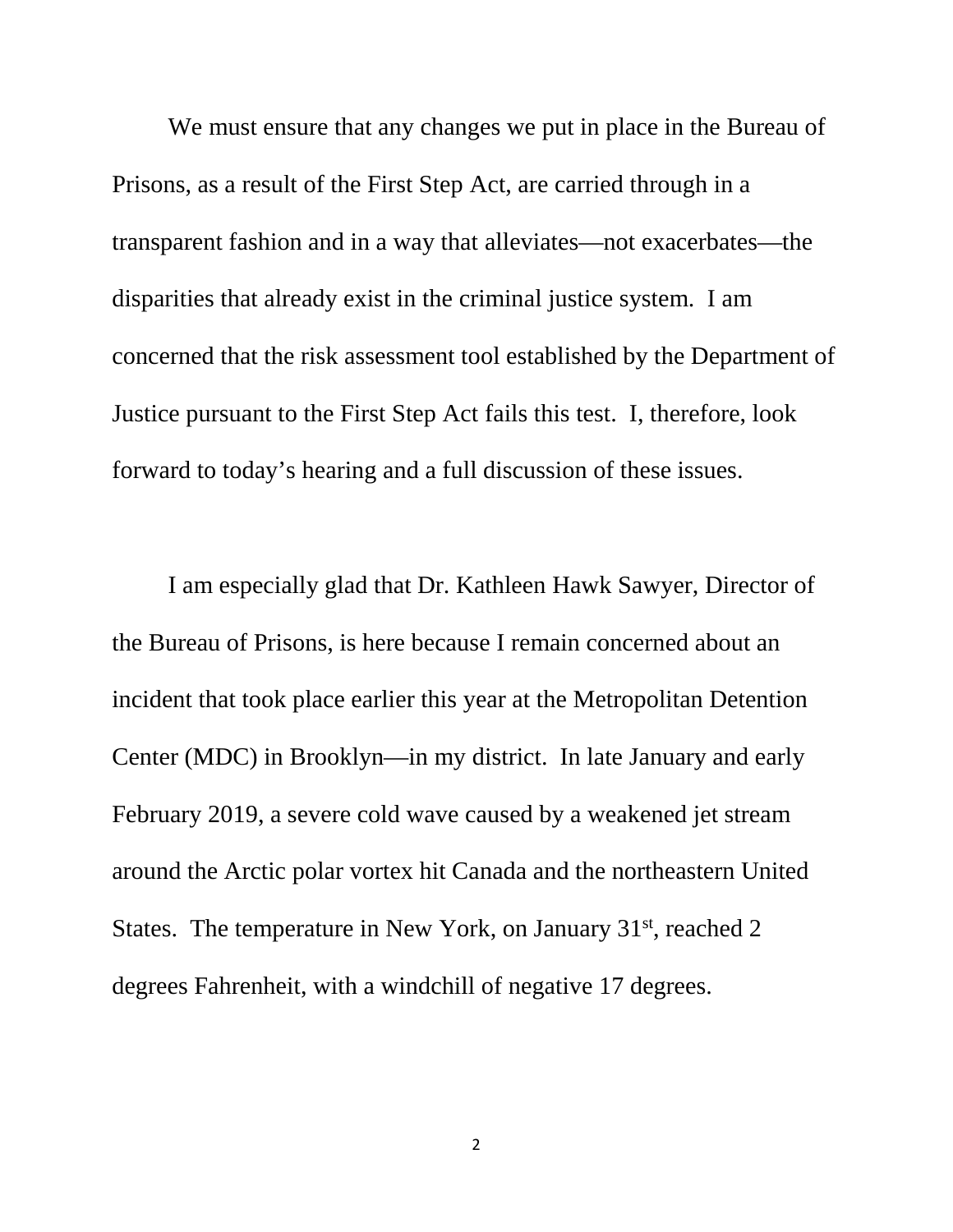On the coldest week of the year, there was a fire at MDC and something went very wrong. Inmates—many of whom only had shortsleeved shirts to wear—had no heat, they had no electricity, and they had no way to contact their loved ones. Inmates who needed medication, had none. Inmates who needed CPAP machines to sleep safely could not use them because there was no power. Everyone was freezing—and many were terrified.

Along with Congresswoman Nydia Velazquez, I went to MDC in the middle of all this. I could not believe what I saw. Not only was there no plan in place to assure inmate safety in case of a power outage, there appeared to be no sense of urgency to address this life threatening problem.

Congresswoman Velazquez and I insisted that the Office of the Inspector General of the Department of Justice investigate. Last month, OIG issued a report, which contains alarming findings that are consistent with what we had heard and seen.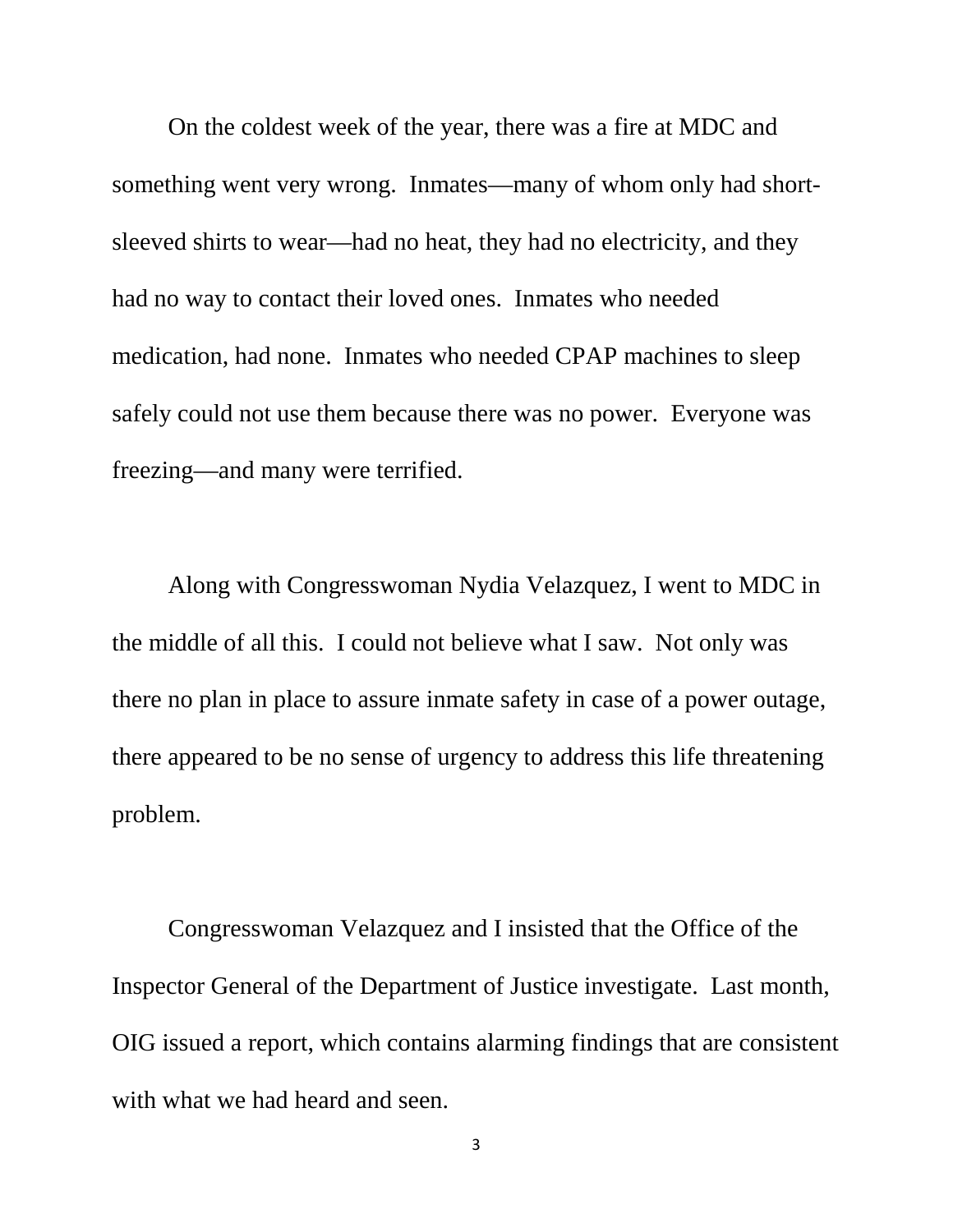According to the report, there have been long-standing temperature regulation issues at MDC, which have gone unaddressed. This is unacceptable. Moreover, BOP leadership and staff failed to manage effectively critical aspects of the jail operation during the emergency. This, too, is unacceptable. BOP *must* do better.

I am also concerned that BOP has been plagued by staffing shortages for years. To make up for these shortages, staff are often called upon to work overtime, and often many times in the same week. BOP also relies on a practice called "augmentation" through which staff who are not correctional officers—including secretaries, teachers, nurses, and cooks—perform the duties of corrections officers, including supervising inmates in housing units and elsewhere.